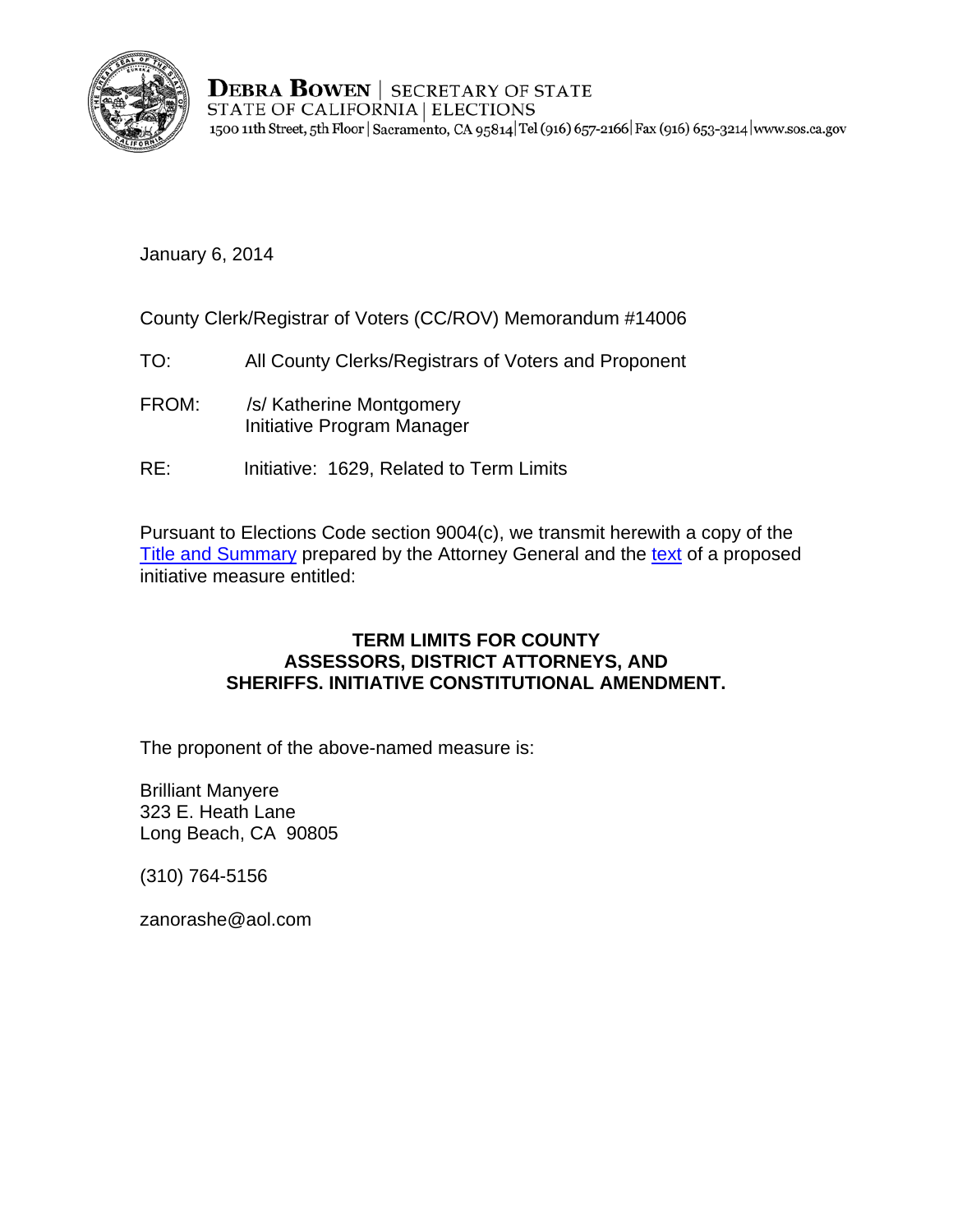## **#1629**

## **TERM LIMITS FOR COUNTY ASSESSORS, DISTRICT ATTORNEYS, AND SHERIFFS. INITIATIVE CONSTITUTIONAL AMENDMENT.**

## **CIRCULATING AND FILING SCHEDULE**

| 1. | California Constitution, Article II, Section 8(b) |                                                                                                                                                                                                                                                                                                                   |
|----|---------------------------------------------------|-------------------------------------------------------------------------------------------------------------------------------------------------------------------------------------------------------------------------------------------------------------------------------------------------------------------|
| 2. |                                                   |                                                                                                                                                                                                                                                                                                                   |
| 3. | <b>Petitions Sections:</b>                        |                                                                                                                                                                                                                                                                                                                   |
|    |                                                   | a. First day Proponent can circulate Sections for                                                                                                                                                                                                                                                                 |
|    |                                                   | b. Last day Proponent can circulate and file with the county.<br>All sections are to be filed at the same time within each<br>county. (Elections Codes §§ 9014, 9030(a)) Thursday, 06/05/14                                                                                                                       |
|    |                                                   | c. Last day for county to determine total number of<br>signatures affixed to petitions and to transmit total<br>to the Secretary of State (Elections Code § 9030(b)) Tuesday, 06/17/14                                                                                                                            |
|    |                                                   | (If the Proponent files the petition with the county on a date prior to<br>06/05/14, the county has eight working days from the filing of the petition<br>to determine the total number of signatures affixed to the petition and to<br>transmit the total to the Secretary of State) (Elections Code § 9030(b).) |
|    |                                                   | d. Secretary of State determines whether the total number<br>of signatures filed with all county clerks/registrars of<br>voters meets the minimum number of required signatures                                                                                                                                   |
|    |                                                   | e. Last day for county to determine total number of qualified<br>voters who signed the petition, and to transmit certificate<br>with a blank copy of the petition to the Secretary of State                                                                                                                       |

\* Date varies based on the date of county receipt.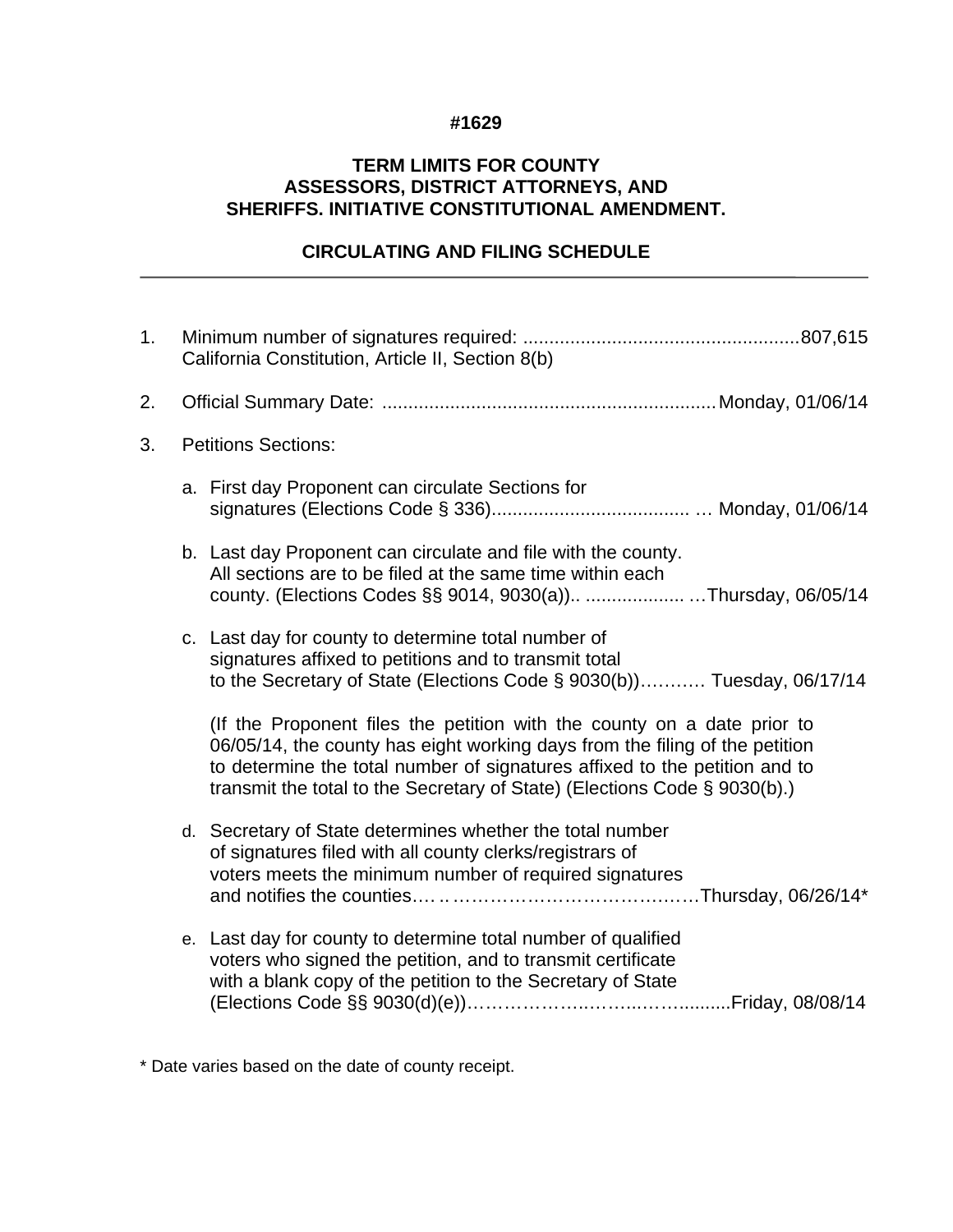(If the Secretary of State notifies the county to determine the number of qualified voters who signed the petition on a date other than 06/26/14, the last day is no later than the thirtieth working day after the county's receipt of notification). (Elections Code §§ 9030(d)(e).)

- f. If the signature count is more than 888,377 or less than 767,235 then the Secretary of State certifies the petition as qualified or failed, and notifies the counties. If the signature count is between 767,235 and 888,377 inclusive, then the Secretary of State notifies the counties using the random sampling technique to determine the validity of **all**  signatures (EC §9030(f)(g); 9031(a))............................... …Monday, 08/18/14\*
- g. Last day for county to determine actual number of all qualified voters who signed the petition, and to transmit certificate with a blank copy of the petition to the Secretary of State. (Elections Code §§ 9031(b)(c))....................................... Wednesday, 10/01/14

(If the Secretary of State notifies the county to determine the number of qualified voters who have signed the petition on a date other than 08/18/14, the last day is no later than the thirtieth working day after the county's receipt of notification.) (Elections Code §§ 9031(b)(c).)

h. Secretary of State certifies whether the petition has been signed by the number of qualified voters required to declare the petition sufficient (Elections Code §§ 9031(d), 9033) .…Sunday, 10/05/14\*

\*Date varies based on the date of county receipt.